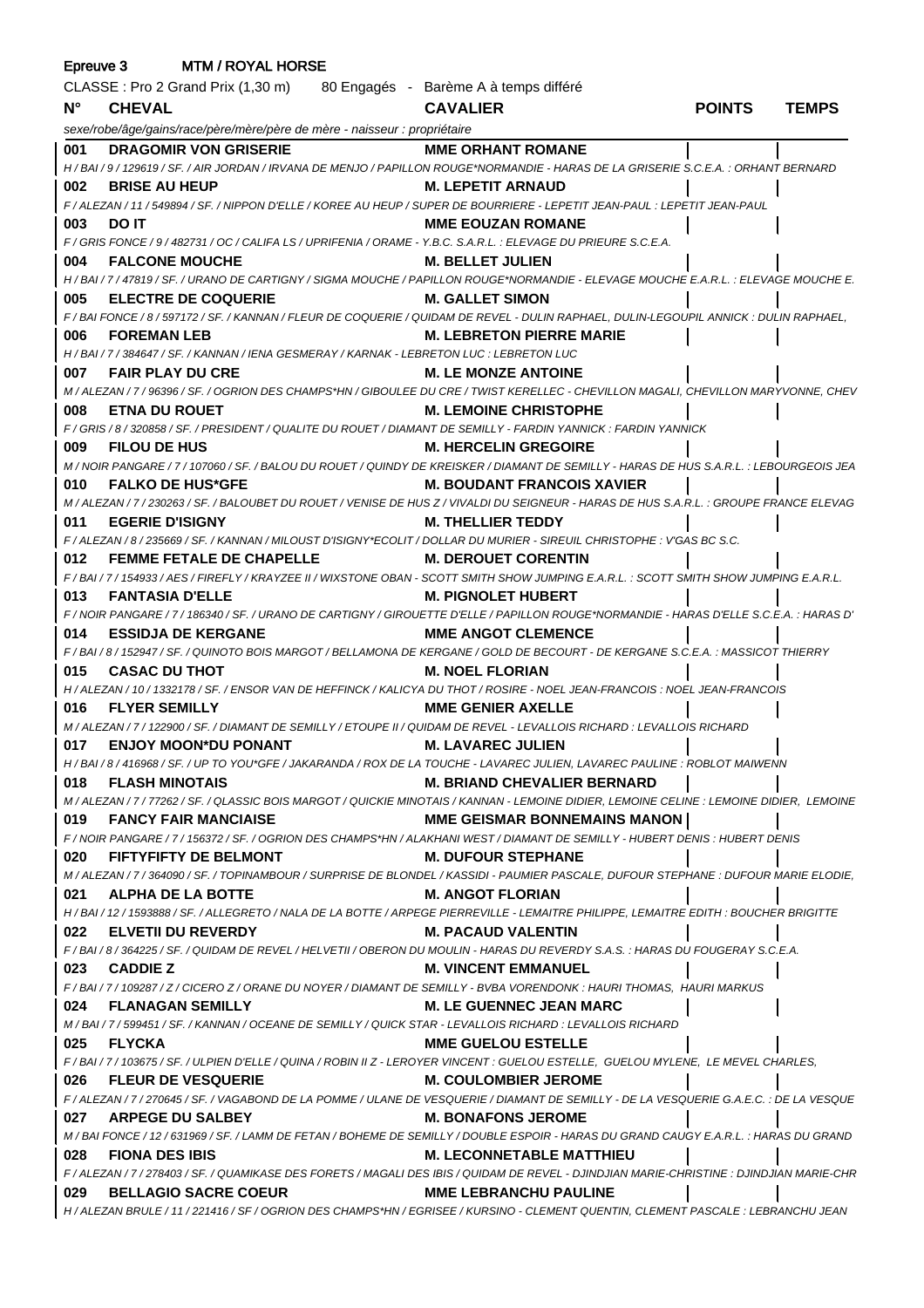| 030<br><b>ATIPIC DE VIZY</b>                                                                                                                            | <b>M. LEMOINE FRANCOIS</b>                                                                                                                                           |
|---------------------------------------------------------------------------------------------------------------------------------------------------------|----------------------------------------------------------------------------------------------------------------------------------------------------------------------|
| M / BAI / 12 / 650860 / SF. / LAUTERBACH / LEGENDE BRECEENNE / CACAO COURCELLE - LEVY JOCELYNE : JUBAULT DENIS                                          |                                                                                                                                                                      |
| <b>HAPPY BOY T</b><br>031                                                                                                                               | <b>M. BRAULT GERALD</b>                                                                                                                                              |
| H / ALEZAN / 10 / 285372 / KWPN / ULTIMO / EVITA T / NUMERO UNO - TH TAX : ECURIE BILLOT S.C.E.A., MOREL JEAN                                           |                                                                                                                                                                      |
| <b>FANTA MOUCHE</b><br>032                                                                                                                              | <b>M. BELLET JULIEN</b>                                                                                                                                              |
|                                                                                                                                                         | F / BAI FONCE / 7 / 93707 / SF. / BISQUET BALOU C VD MISPEL / QUALIPTIA MOUCHE / VERDI - ELEVAGE MOUCHE E.A.R.L. : ELEVAGE MOUCHE E.A.R.L.                           |
| <b>ESQUISSE DE COQUERIE</b><br>033                                                                                                                      | <b>M. GALLET SIMON</b>                                                                                                                                               |
|                                                                                                                                                         | F/BAI/8/89971/SF./MALITO DE REVE/DIVA DE DAMPIERRE/JALISCO B - DULIN RAPHAEL, DULIN-LEGOUPIL ANNICK : DULIN RAPHAEL, DULIN-LE                                        |
| <b>DAMETHEA DE MOULERY</b><br>034                                                                                                                       | <b>M. LEBRETON PIERRE MARIE</b>                                                                                                                                      |
|                                                                                                                                                         | F / ALEZAN MELANGE / 9 / 524214 / SF. / MYLORD CARTHAGO*HN / MISTHEA DE LA MOULERY / VAS Y DONC LONGANE - GAUTRON BERTRAND : GAUT                                    |
| 035<br><b>FAMOSO DU SILLON</b>                                                                                                                          | <b>M. LE MONZE ANTOINE</b>                                                                                                                                           |
|                                                                                                                                                         | M / GRIS / 7 / 185987 / SF. / WINDOWS VH COSTERSVELD / OSANNA DE LA LOGE / NARCOS II - CORMERAIS JEROME, CORMERAIS REGIS : CORMERAIS                                 |
| <b>AUDE DE RANCE</b><br>036                                                                                                                             | <b>M. LEMOINE CHRISTOPHE</b>                                                                                                                                         |
| F/BAI/12/1254247/SF./QUPPYDAM DES HORTS/VESTA/DARCO - LE FUSTEC ROLAND : LE FUSTEC ROLAND                                                               |                                                                                                                                                                      |
| FAIRY TALE DU BORGET<br>037                                                                                                                             | <b>M. HERCELIN GREGOIRE</b>                                                                                                                                          |
| F/BAI/7/35078/SF./TOULON/OMBRE DE TOSCANE/QUICK STAR - ESPEEL DOREEN : ESPEEL DOREEN                                                                    |                                                                                                                                                                      |
| 038<br><b>COM DU ROUET Z</b><br>M / ALEZAN / 7 / 44423 / Z / COMME IL FAUT / QUELLE DU ROUET / DOLLAR DU MURIER - FARDIN YANNICK : FARDIN YANNICK       | <b>M. BOUDANT FRANCOIS XAVIER</b>                                                                                                                                    |
| <b>FUTURE'S BRIGHT</b><br>039                                                                                                                           | <b>M. THELLIER TEDDY</b>                                                                                                                                             |
| F / GRIS / 7 / 293145 / SF. / THUNDER VAN DE ZUUTHOEVE / EVITA / CARDENTO - HOLFORD TIM : HOLFORD TIM                                                   |                                                                                                                                                                      |
| <b>GOTHA DU QUESNOY</b><br>040                                                                                                                          | <b>M. DEROUET CORENTIN</b>                                                                                                                                           |
| F / BAI / 6 / 87830 / SF. / URANO DE CARTIGNY / QUILAURA DU SEIGNEUR / NABAB DE REVE - MORIN JACQUES : MORIN JACQUES                                    |                                                                                                                                                                      |
| <b>ELAN D'ELLE</b><br>041                                                                                                                               | <b>M. PIGNOLET HUBERT</b>                                                                                                                                            |
| M/BAI/8/191013/SF./CON AIR/LUNE D'ELLE/BALOUBET DU ROUET - HARAS D'ELLE S.C.E.A. : HARAS D'ELLE S.C.E.A.                                                |                                                                                                                                                                      |
| UN POUR DEUX<br>042                                                                                                                                     | <b>M. LAVAREC JULIEN</b>                                                                                                                                             |
|                                                                                                                                                         | H / ALEZAN / 14 / 724939 / SFA / PEZETAS DU ROUET*GFE / INSOUCIANCE / CABDULA DU TILLARD - EVAIN HENRIETTE : LE BOHEC MIKAEL                                         |
| <b>FERRARI DE TILENN</b><br>043                                                                                                                         | <b>M. BRIAND CHEVALIER BERNARD</b>                                                                                                                                   |
| F/ALEZAN/7/273196/SF./KANNAN/NOUE LE VENT/QUAT'SOUS - HUON LAURENCE : HUON LAURENCE                                                                     |                                                                                                                                                                      |
| MASCOTTE OF THE PADDOCKS MME GEISMAR BONNEMAINS MANON<br>044                                                                                            |                                                                                                                                                                      |
|                                                                                                                                                         | M/GRIS/10/173493/BWP/CORLAND/TRUE LOVE VD HERMITAGE/PAPILLON ROUGE*NORMANDIE - M. ANTHONY MORNIE : THE PADDOCKS - DE L                                               |
| <b>FOCUS DU CERISIER</b><br>045                                                                                                                         | <b>M. DUFOUR STEPHANE</b>                                                                                                                                            |
|                                                                                                                                                         | H / ALEZAN / 7 / 366740 / SF. / KANNAN / DIVA DU CERISIER / LOYALTY DU CERISIER - CHIECCHI DANIEL : CHIECCHI DANIEL, CHIECCHI DOMINIQUE                              |
| <b>DANDY DE GRANDRY</b><br>046                                                                                                                          | <b>M. ANGOT FLORIAN</b>                                                                                                                                              |
| H/BAI/9/723489/SF./TOP GUN SEMILLY/MELISSA SILVA/PRINCE D'INCOVILLE - ANGOT JOELLE : ANGOT JOELLE                                                       |                                                                                                                                                                      |
| <b>EPISODE DE VAINS</b><br>047                                                                                                                          | <b>M. PACAUD VALENTIN</b>                                                                                                                                            |
| M / BAI / 8 / 910879 / SF. / VAGABOND DE LA POMME / SAGA DES NAUVES / DOLLAR DELA PIERRE - BIHL CHRISTIAN : BIHL CHRISTIAN                              |                                                                                                                                                                      |
| <b>AKILE TOP</b><br>048                                                                                                                                 | <b>M. VINCENT EMMANUEL</b>                                                                                                                                           |
| M / BAI / 12 / 845500 / SF. / ROCK'N ROLL SEMILLY / PINOPE DE QUIESCE / CINCABA ROUGE - LAVENU JEAN-LUC : LAVENU JEAN-LUC                               |                                                                                                                                                                      |
| <b>FUNDAO SEMILLY</b><br>049                                                                                                                            | <b>M. LE GUENNEC JEAN MARC</b>                                                                                                                                       |
| M / BAI / 7 / 350517 / SF. / KANNAN / OCEANE DE SEMILLY / QUICK STAR - LEVALLOIS RICHARD : HAURI MARKUS, HAURI THOMAS<br>050<br><b>ELINA DE GRANDRY</b> | <b>MME ANGOT CLEMENCE</b>                                                                                                                                            |
| F / ALEZAN / 8 / 420908 / SF. / QLASSIC BOIS MARGOT / ROMANE DE GRANDRY / QUICK STAR - ANGOT JOELLE : ANGOT JOELLE                                      |                                                                                                                                                                      |
| 051<br><b>FARA DU THOT</b>                                                                                                                              | <b>M. NOEL FLORIAN</b>                                                                                                                                               |
|                                                                                                                                                         | F/ALEZAN/7/78102/SF./VEGAS DU THOT/UNITE CECE/ELIXIR DE MADAME - ELEVAGE DU THOT S.C.E.A.: ELEVAGE DU THOT S.C.E.A.                                                  |
| 052<br><b>FIGHTER SEMILLY</b>                                                                                                                           | <b>MME GENIER AXELLE</b>                                                                                                                                             |
|                                                                                                                                                         | M / BAI / 7 / 163420 / SF. / BISQUET BALOU C VD MISPEL / SANTANA SEMILLY / LE TOT DE SEMILLY - LEVALLOIS RICHARD : LEVALLOIS RICHARD                                 |
| 053<br><b>BIMBO MOUCHE</b>                                                                                                                              | <b>MME GUELOU ESTELLE</b>                                                                                                                                            |
| F / BAI / 11 / 389428 / SF. / DIAMANT DE SEMILLY / OMEGA MOUCHE / VERDI - ELEVAGE MOUCHE E.A.R.L. : LE MEVEL CHARLES                                    |                                                                                                                                                                      |
| 054<br><b>CHIPIE CHARBONIERE</b>                                                                                                                        | <b>M. COULOMBIER JEROME</b>                                                                                                                                          |
|                                                                                                                                                         | F / ALEZAN BRULE / 10 / 3778787 / SF. / PADOCK DU PLESSIS*HN / ODE DE LA CHARBONIERE / PAPILLON ROUGE*NORMANDIE - DAIROU DANIEL, DAIR                                |
| 055<br><b>CIRCEE DU SALBEY</b>                                                                                                                          | M. BONAFONS JEROME                                                                                                                                                   |
|                                                                                                                                                         | F / ALEZAN / 10 / 2638533 / SF. / EPSOM GESMERAY / UNI DU SALBEY / DOLLAR DELA PIERRE - HARAS DU GRAND CAUGY E.A.R.L. : HARAS DU GRAND                               |
| <b>EASY DES IBIS</b><br>056                                                                                                                             | <b>M. LECONNETABLE MATTHIEU</b>                                                                                                                                      |
|                                                                                                                                                         | F / GRIS / 8 / 240419 / SF. / PRESIDENT / HISTOIRE DES IBIS / QUIDAM DE REVEL - DJINDJIAN MARIE-CHRISTINE : DJINDJIAN MARIE-CHRISTINE                                |
| 057<br><b>EPICEA MANAZIF</b>                                                                                                                            | <b>MME LEBRANCHU PAULINE</b>                                                                                                                                         |
| M/BAI/8/29379/SF./CANTURO/PAGAILLE D'AZIF/LE TOT DE SEMILLY -:                                                                                          |                                                                                                                                                                      |
| 058<br><b>APPLE DE RANCE</b>                                                                                                                            | <b>M. LEMOINE FRANCOIS</b>                                                                                                                                           |
| M/ALEZAN/12/1156665/SF./POMAR DU MESNIL/QUETTA DE RANCE/HASTINGS - LE FUSTEC ROLAND : LE FUSTEC ROLAND                                                  |                                                                                                                                                                      |
| 059<br><b>AS DESPERRETS Z</b>                                                                                                                           | <b>M. BRAULT GERALD</b>                                                                                                                                              |
| 060<br><b>FANFAN DE GROOM</b>                                                                                                                           | M / ALEZAN CUIVRE / 7 / 26946 / Z / ATOMIC D'ICK / CORINA DE FUYSSIEUX Z / WINDOWS VH COSTERSVELD - DIEUAIDE ELIANE, DIEUAIDE BRUNO : JE<br><b>M. LETAN FREDERIC</b> |
|                                                                                                                                                         | H / BAI / 7 / 185344 / SF. / CONTENDRO / PEPITE DE GROOM / APACHE D'ADRIERS - LETAN MARIANNE, LETAN DENIS : LETAN MARIANNE, LETAN DENIS                              |
| <b>ZWIEP DES FONTAINES</b><br>061                                                                                                                       | <b>M. ZWARTJES JEROEN</b>                                                                                                                                            |
|                                                                                                                                                         | M/BAI/18/8160195/KWPN/LUPICOR/LIONNE DES FONTAINES/HAUTAIN FONTAINES - M. ALBERTS : SUD MANCHE HARAS S.A.R.L.                                                        |